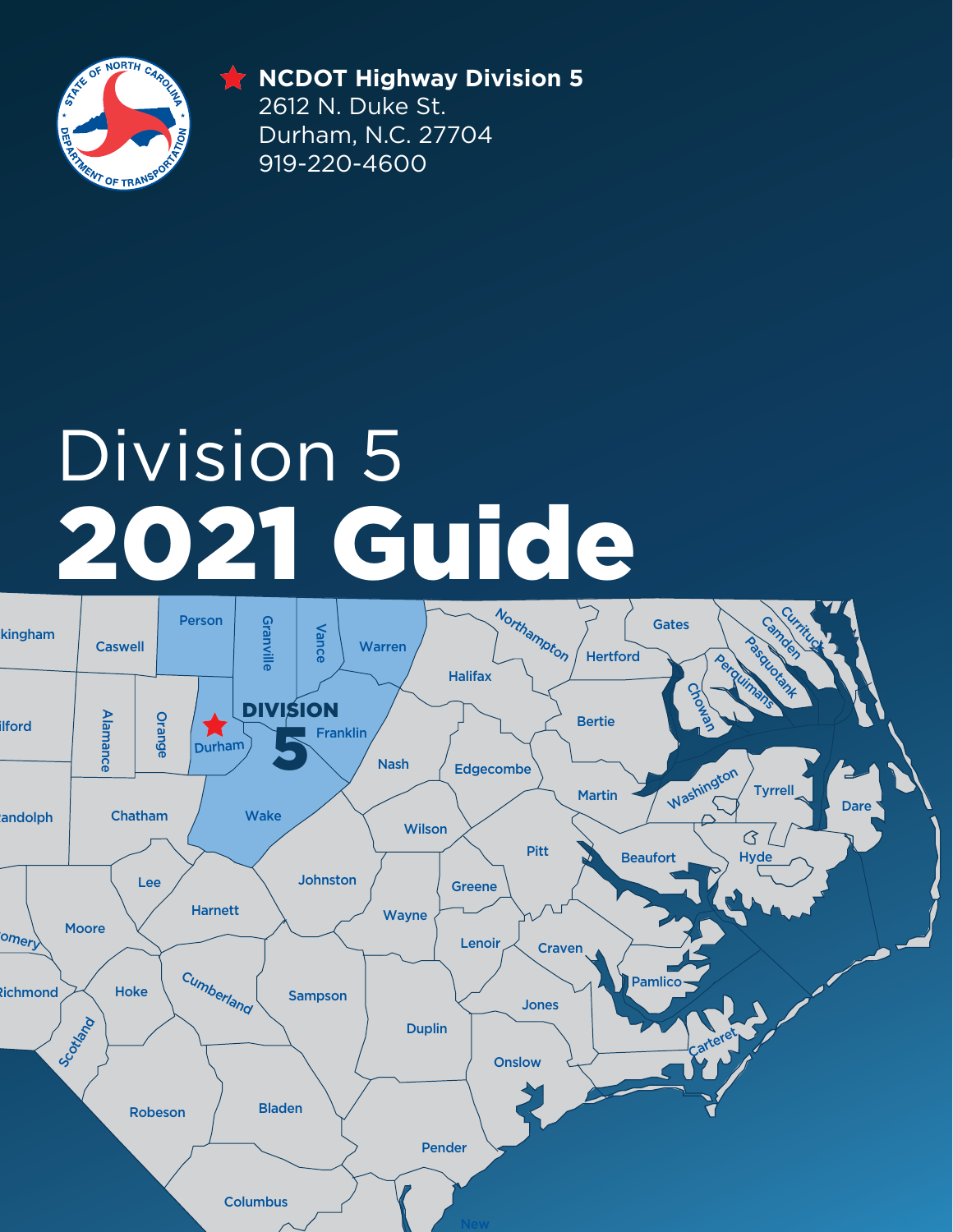**NCDOT Highway Division 5** 2612 N. Duke St. Durham, N.C. 27704 919-220-4600

**Joey Hopkins, PE** Division Engineer 919-220-4600 [jhopkins@ncdot.gov](mailto:jhopkins@ncdot.gov) **Valerie Jordan** Board of Transportation Member 919-827-7812 bot[-vdjordan@ncdot.gov](mailto:bot-vdjordan%40ncdot.gov?subject=)



As of July 2020

# Permanent Temporary Total



398 4 402

### DIVISION 5 COUNTIES



| <b>DURHAM</b>    | <b>VANCE</b>  |
|------------------|---------------|
| <b>FRANKLIN</b>  | <b>WAKE</b>   |
| <b>GRANVILLE</b> | <b>WARREN</b> |
| <b>PERSON</b>    |               |



### PASSENGER RAIL STATIONS



N.C. TURNPIKE AUTHORITY



# AIRPORTS

Henderson-Oxford Raleigh-Durham International Raleigh Regional Airport at Person County Triangle North Executive, Louisburg **Triangle Expressway**,



Wake and Durham counties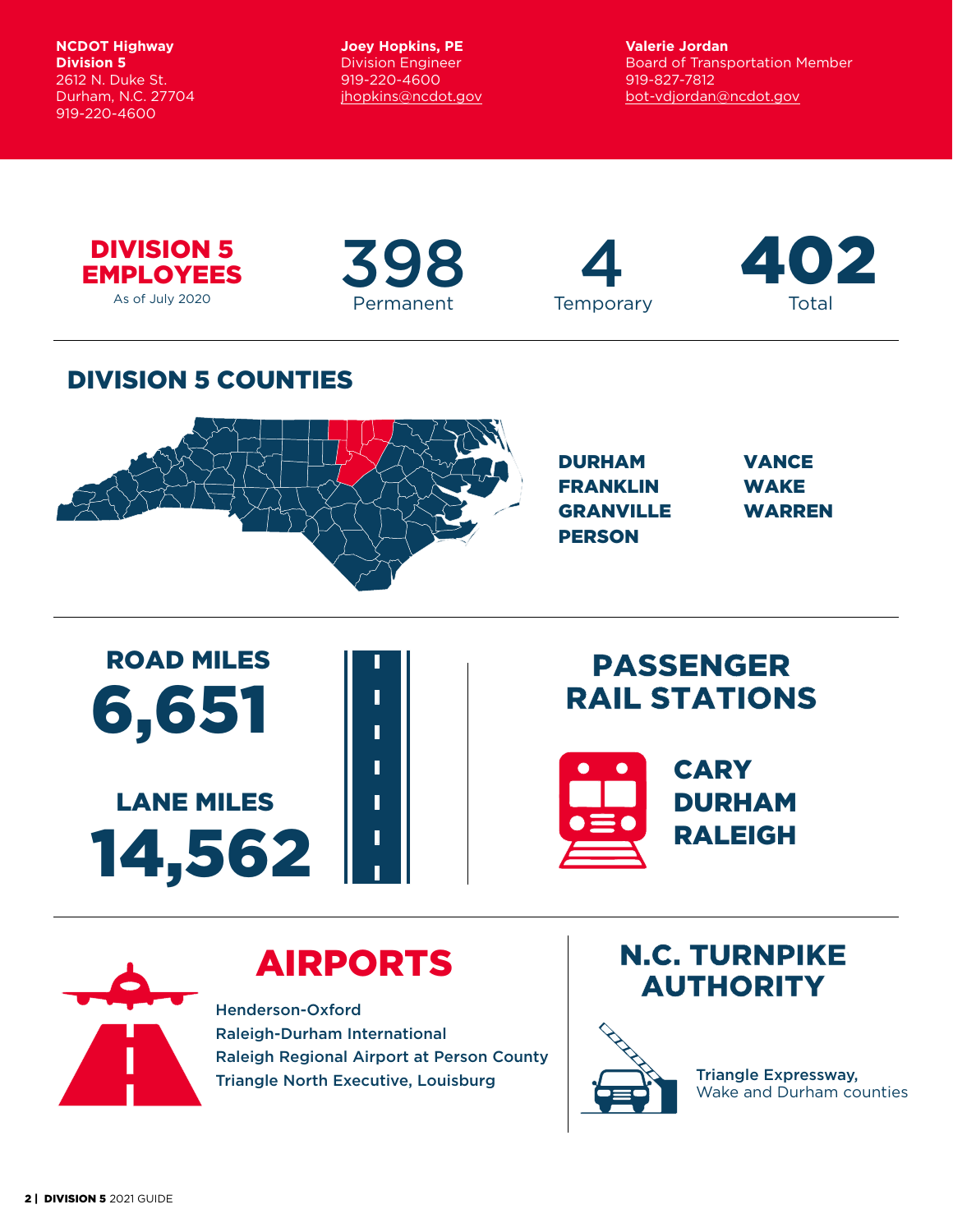#### **MAJOR PROJECTS COMPLETED IN 2020**

#### **MCCRIMMON PARKWAY EXTENSION** (WAKE COUNTY)

- $\Rightarrow$  Joint project with Town of Morrisville
- $\Rightarrow$  Morrisville portion extends the parkway east from N.C. 54 to Perimeter Park Drive
- $\Rightarrow$  NCDOT 1.6-mile portion extends the parkway from Airport Boulevard to Aviation Parkway at Evans Road

#### **CAPITAL BOULEVARD BRIDGES** (WAKE COUNTY)

 $\Rightarrow$  Replaced the Capital Boulevard (U.S. 70/U.S. 401) bridge over Peace Street and the Wade Avenue bridge over Capital Boulevard just north of downtown Raleigh

#### **MAJOR PROJECTS UNDERWAY IN 2021**

#### **EAST END CONNECTOR** (DURHAM COUNTY)

- $\Rightarrow$  East End Connector, the future Interstate 885, will provide a direct connection between the Durham Freeway (N.C. 147) and Miami Boulevard (U.S. 70) and a stoplight-free drive between I-85 and I-40
- Completion in 2021

#### **ALSTON AVENUE WIDENING** (DURHAM COUNTY)

- $\Rightarrow$  Widen the roadway between Durham Freeway and Main Street to four lanes with a median, bicycle lanes and on-street parking, and replace railroad bridges
- Completion in 2022

#### **U.S. 401 IMPROVEMENTS** (WAKE, FRANKLIN COUNTIES)

- $\Rightarrow$  Widen and improve six-mile segment of U.S. 401 from N.C. 96 near Wake Forest to Flat Rock Church/Clifton Pond Church Road near Triangle North Executive Airport
- Completion in 2022

#### **I-40 WIDENING - RALEIGH TO CLAYTON** (WAKE, JOHNSTON COUNTIES)

- Widen 12-mile stretch of I-40 from I-440 to Cornwallis Road in Clayton
- $\Rightarrow$  Improve the I-40/N.C. 42 interchange
- Completion in 2022

#### **I-440 AND BLUE RIDGE ROAD IMPROVEMENTS** (WAKE COUNTY)

- $\Rightarrow$  Widen I-440 (Raleigh Beltline) to six lanes between Wade Avenue in Raleigh and Walnut Street in Cary, with new bridges and interchanges
- Lower Blue Ridge Road under Hillsborough Street (N.C. 54), Beryl Road and railroad tracks
- Completion in 2023

#### **COMPLETE 540** (WAKE COUNTY)

- $\Rightarrow$  Extend Toll N.C. 540 from N.C. 55 (Holly Springs) to I-40 near the Wake/Johnston County line
- $\Leftrightarrow$  Construction started in December
- Completion in 2023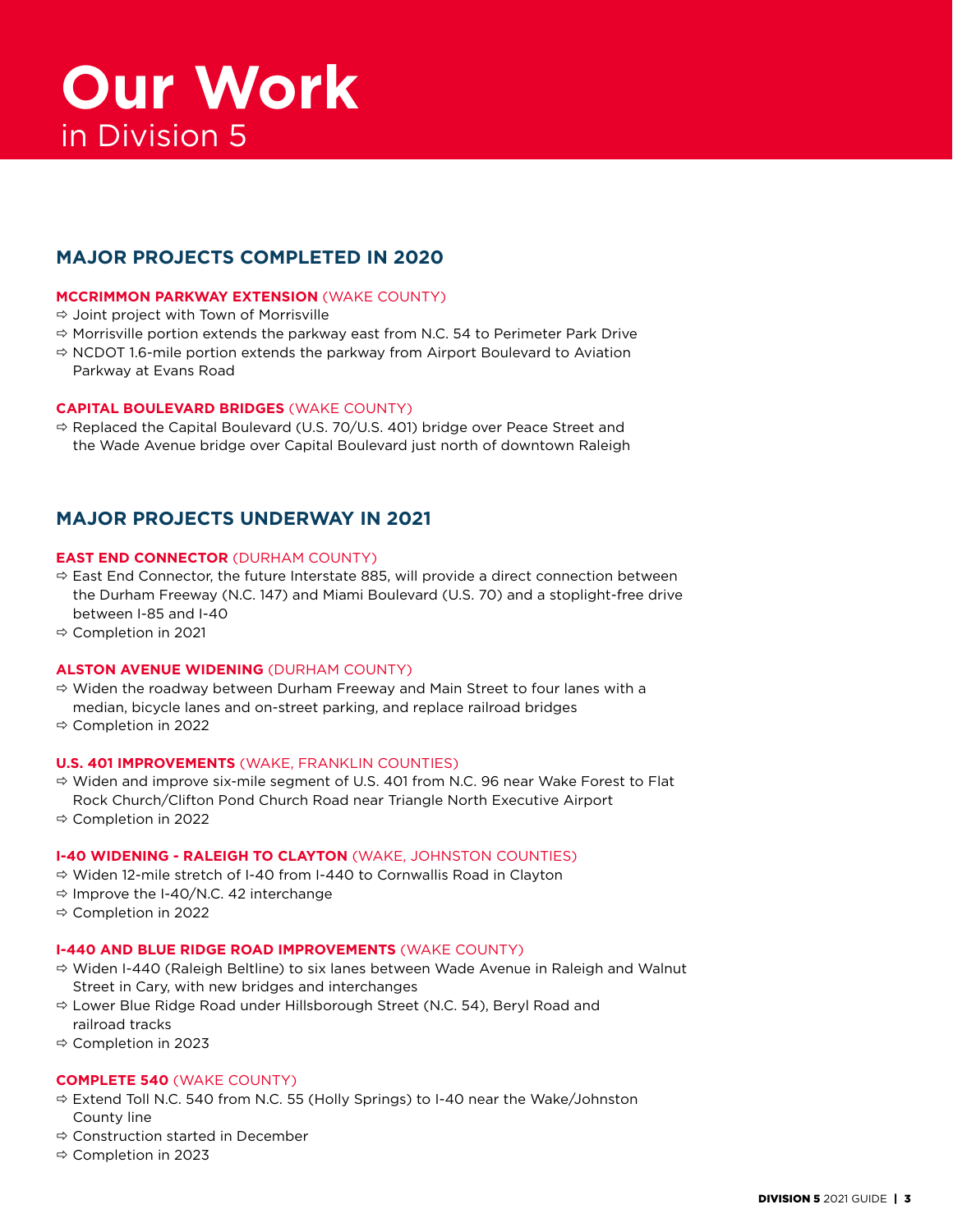





#### RESURFACING PROJECTS FY 2020

Primary routes: 94 lane miles Cost: \$5,765,000

Secondary roads: 497 lane miles Cost: \$36,316,100

Total: 591 lane miles Total cost: \$42,081,100

MAINTENANCE SPENDING FY 2020: \$38.48 million

#### BRIDGES FY 2020

Inspected: 929 Rehabilitated: 1 Replaced: 18

DRIVEWAY PERMITS ISSUED FY 2020: 231

SUBDIVISION PLANS REVIEWED FY 2020: 34

#### PROJECT-RELATED PUBLIC MEETINGS FY 2020: 3

#### LITTER CLEANUP FY 2020

Roadside litter picked up (pounds) \*: 828,630 State cost: \$1,550,092 *\*Combines Contract Litter Removal, NCDOT Forces, Adopt-A-Highway, Sponsor-A-Highway and other volunteers*

#### WEATHER-RELATED PREPARATION AND CLEANUP FY 2020

Winter weather operations Brine: 315,800 gallons Salt: 1,741 tons Salt/Sand: 164 tons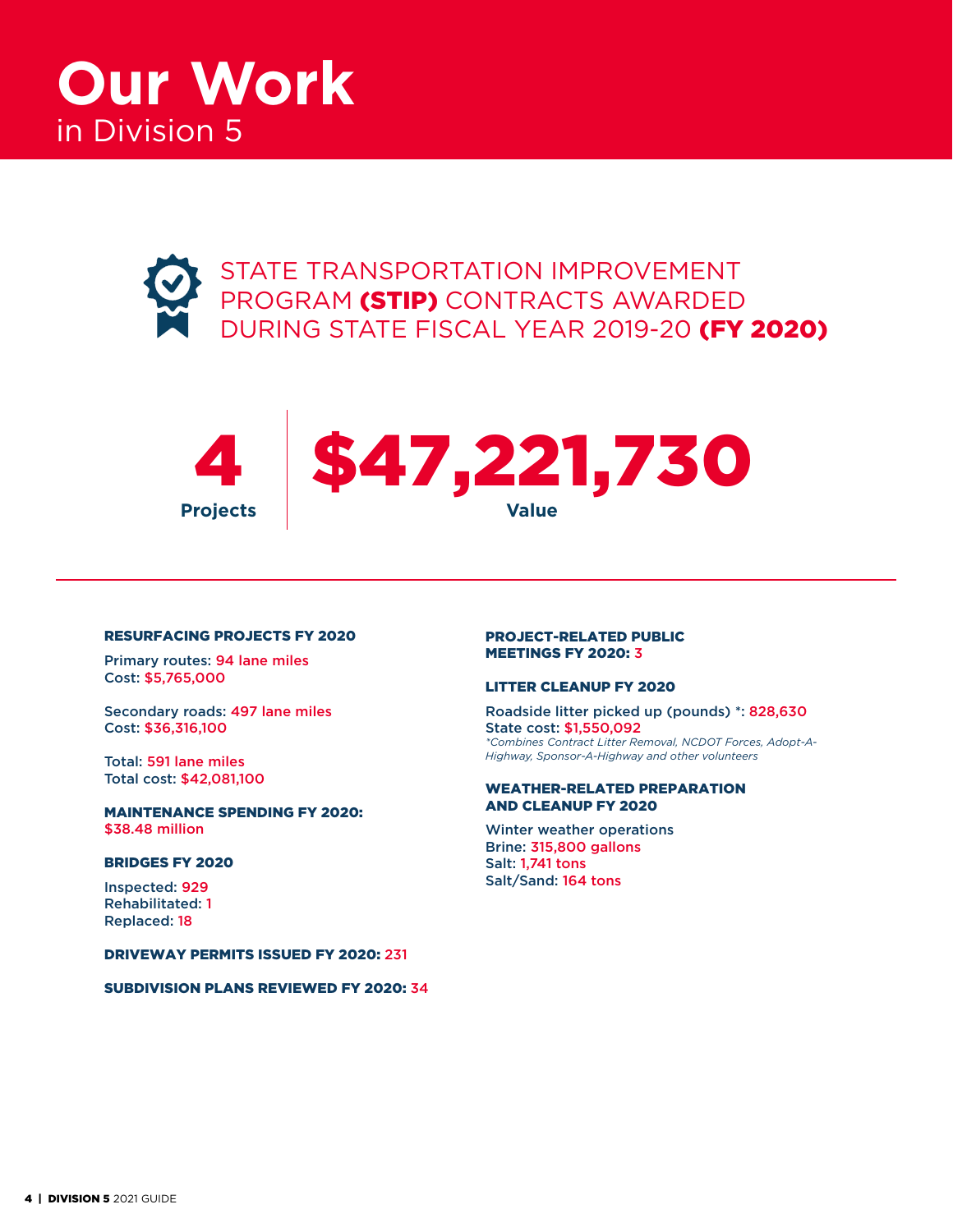# **Infrastructure** Health and Safety

## DIVISION 5 INFRASTRUCTURE HEALTH



#### BRIDGE HEALTH INDEX

(Percent in good condition as of July 2020): Interstate: 95.6 Primary: 85.6 Secondary: 81.5 Total: 84.9

#### STRUCTURALLY DEFICIENT BRIDGES

(Percent as of July 2020): Interstate: 0.45 Primary: 3.79 Secondary: 8.31 Total: 5.55

#### PAVEMENT CONDITION RATINGS

(Percent of pavement miles ranked good as of December 2020): Interstate: 80.4 Primary: 84.8 Secondary: 54.4 Total: 61.5

#### TRAVEL VOLUME (IN 100 MVMT\*)

5-Year Avg.\*\*: 176.52 FY 20: 171.05

#### TOTAL CRASHES

5-Year Avg.: 52,726 FY 20: 50,925

#### CRASH RATE (PER 100 MVMT)

5-Year Avg.: 298.7 FY 20: 297.72

#### TOTAL FATALITIES

5-Year Avg.: 145 FY 20: 172

#### FATALITY RATE (PER 100 MVMT)

5-Year Avg.: 0.82 FY 20: 1.01

#### TOTAL INJURIES

5-Year Avg.: 18,942 FY 20: 17,572

#### INJURY RATE (PER 100 MVMT) 5-Year Avg.: 107.31

FY 20: 102.73

#### BICYCLE AND PEDESTRIAN FATALITIES FY 2020 Bicycle: 1 Pedestrian: 41

*\*100 Million Vehicle Miles of Travel (MVMT) \*\* 5-year average for fiscal years 2015-2019*

## DIVISION 5 HIGHWAY SAFETY RATES FY 2020

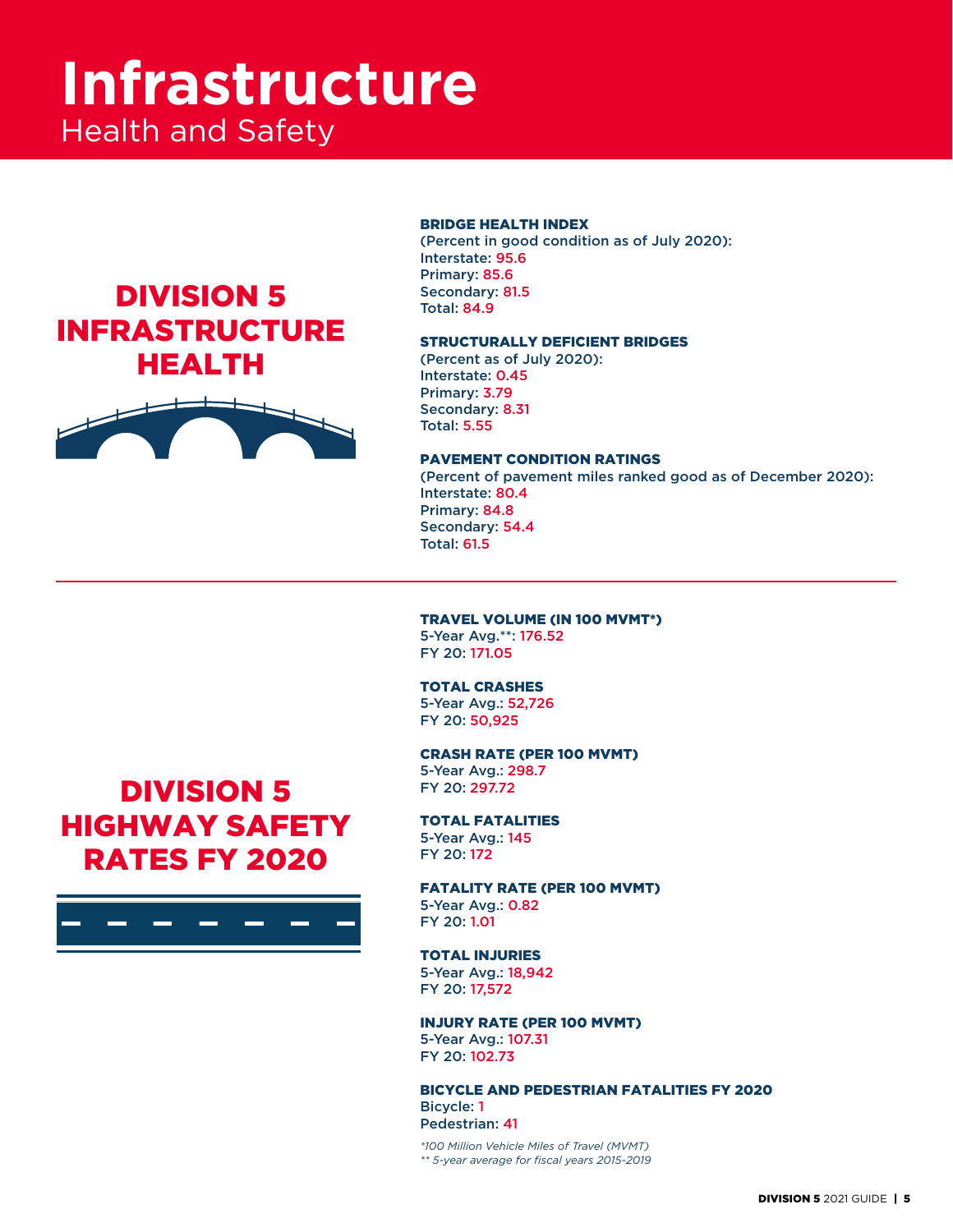# **The Coming Decade**

**The State Transportation Improvement Program (STIP) lays out the N.C. Department of Transportation's plan for transportation projects during the next 10 years. The STIP is updated approximately every two years. The 2020-2029 STIP includes** 250 **projects in Division 5. Among the improvements planned are:**

- $\Rightarrow$  In Durham County, construct a bridge carrying Cornwallis Road over the railroad. Construction starts in 2023.
- $\Rightarrow$  In Wake County, improve U.S. 1 from I-540 to Perry Creek Road/Durant Road. Construction starts in 2025.
- $\Rightarrow$  In Durham and Wake counties, improve U.S. 70 (Glenwood Avenue) from west of T.W. Alexander Drive to I-540, including new interchanges at T.W. Alexander Drive and Brier Creek Parkway. Construction starts in 2025.
- $\Rightarrow$  In Wake and Johnston counties, extend Toll N.C. 540 from I-40 near Garner to I-540 near Knightdale to complete the outer loop around Raleigh. Construction starts in 2025.
- $\Rightarrow$  In Wake County, reconstruct the I-40 and I-440/U.S. 1/U.S. 64 interchange and add one lane in each direction on I-40 between the interchange and Lake Wheeler Road. Construction starts in 2026.

## 2020-2029 STIP PROJECTS FOR DIVISION 5

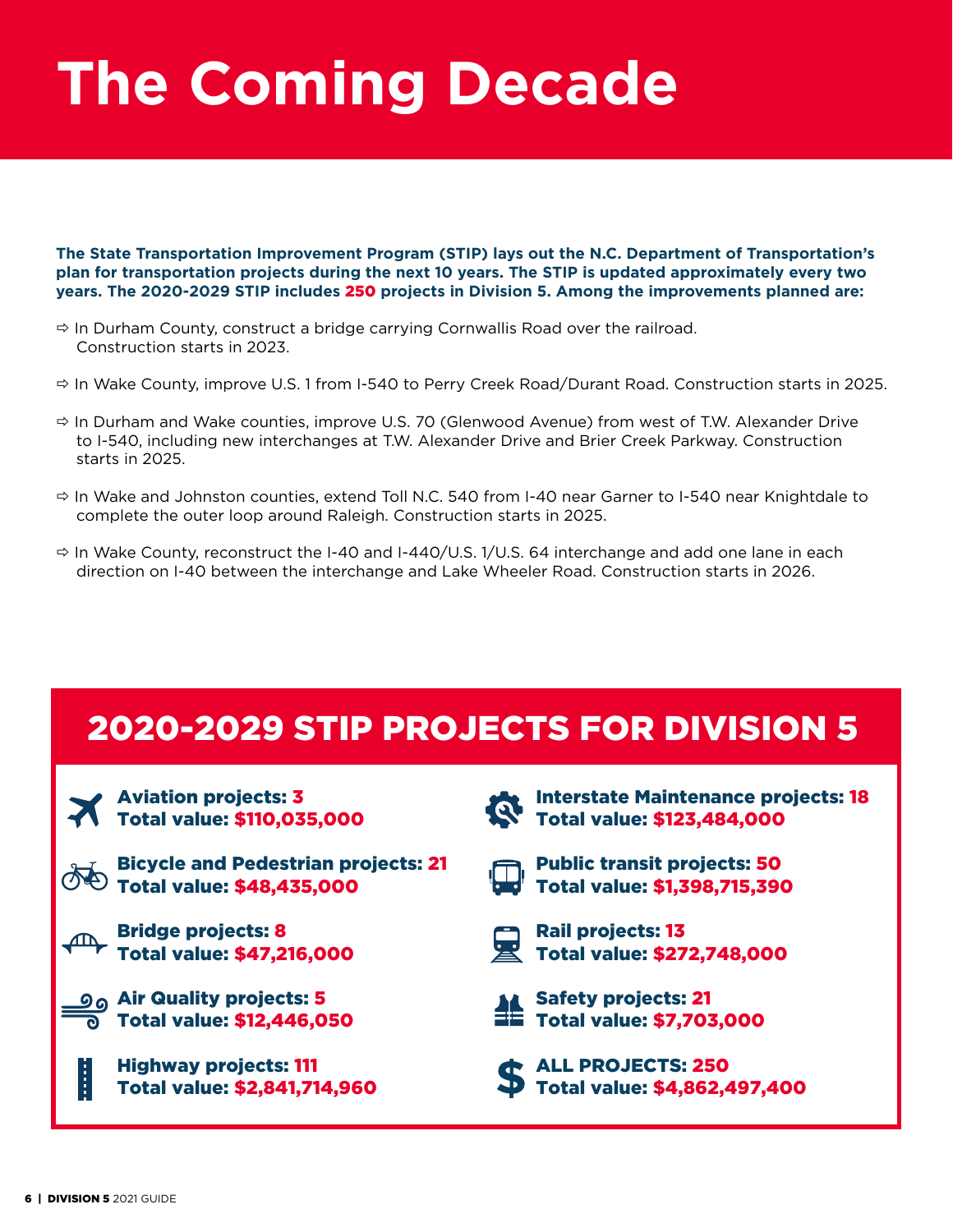# **Contacts** Division 5

**Division Engineer Joey Hopkins, PE** 919-220-4600 | [jhopkins@ncdot.gov](mailto:jhopkins@ncdot.gov)

**Deputy Division Engineer Richard W. Hancock, PE** 919-220-4600 | [rwhancock@ncdot.gov](mailto:rwhancock@ncdot.gov)

**Division Construction Engineer Mark Craig, PE** 919-220-4600 | [mwcraig1@ncdot.gov](mailto:mwcraig1@ncdot.gov)

**Division Project Delivery Engineer Tracy N. Parrott, PE** 919-220-4600 | [tnparrott@ncdot.gov](mailto:tnparrott@ncdot.gov)

**Division Maintenance Engineer Doug R. McNeal, PE** 919-220-4600 | [dmcneal@ncdot.gov](mailto:dmcneal@ncdot.gov)

> **Durham County Maintenance** 1069 Prison Camp Road, Durham | 919-477-2814

**Franklin County Maintenance** 6006 Highway 39 South, Bunn | 919-340-1220

**Granville County Maintenance** 5674 Cornwall Road, Oxford | 919-693-8164

**Person County Maintenance** 506 South Morgan St., Roxboro | 336-599-5255

**Vance County Maintenance** 465 Gillburg Road, Henderson | 252-598-5140

**Wake County Maintenance** 1301 Blue Ridge Road, Raleigh | 919-814-6060

**Warren County Maintenance** 619 Martin Luther King, Jr. Blvd., Warrenton | 252-257-3938

**Division Traffic Engineer Jeremy L. Warren, PE** 1076 Prison Camp Road, Durham | 919-536-4000 | [jlwarren@ncdot.gov](mailto:jlwarren@ncdot.gov)

**Division Planning Engineer David Keilson, PE** 919-220-4600 | [dpkeilson@ncdot.gov](mailto:dpkeilson@ncdot.gov)

**Division Business Officer Cheri Adkins** 919-220-4600 | [caadkins@ncdot.gov](mailto:caadkins@ncdot.gov)

**Public Relations Officer Marty Homan** 919-707-2665 | [mrhoman@ncdot.gov](mailto:mrhoman@ncdot.gov)

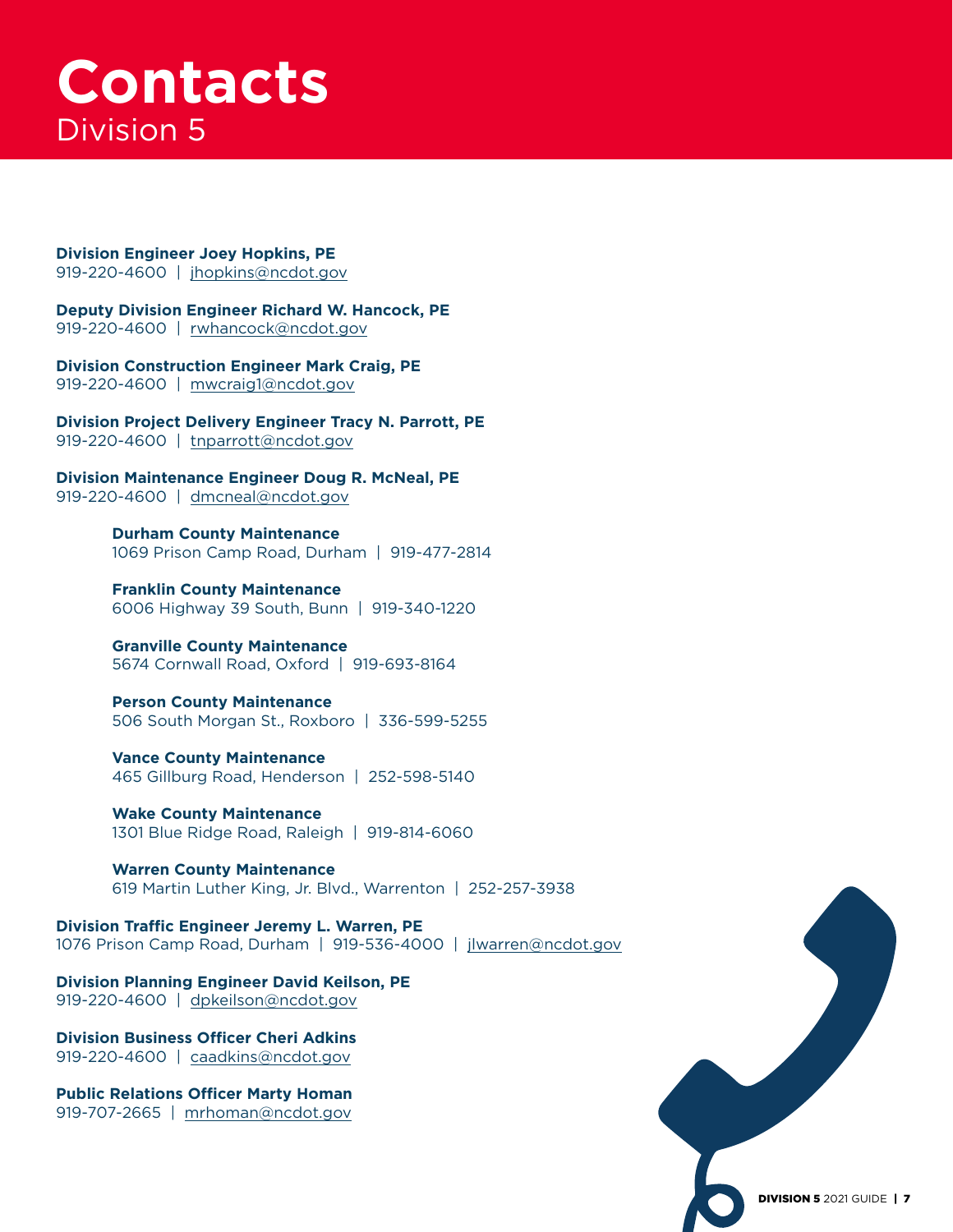# **Division of Motor Vehicles** in Division 5 Counties

# 1,400,917 1,195,224 **Drivers licensed as**

**Vehicle registrations as of July 2020** 

**Driver License Office License Plate Agency**

**of July 2020**

#### **Durham County**

**Driver License Offices** East Durham 101 South Miami Blvd. Durham 919-560-6896

Hope Valley Commons 3825 South Roxboro St., Suite 119 Durham 919-560-3378

**License Plate Agencies** Parkway Plaza 4215 University Dr., Suite 8 Durham Phone: (919) 286-4908

Greenwood Commons 5410 N.C. Highway 55, Suite AB Durham 919-544-3662

**Franklin County Driver License Office** 90 Tanglewood Dr. Louisburg

919-496-2590

**License Plate Agency** 808 S. Bickett Blvd. Louisburg 919-496-4655

#### **Granville County**

**Driver License Office** 100 Providence Road Oxford 919-693-6128

\*\*Mobile Unit Creedmoor City Hall Building 111 Masonic Street Creedmoor (919) 693-7821

**License Plate Agency** 120 Roxboro Road Oxford 919-693-7821

**Person County Driver License Office**

3434 Burlington Road Roxboro 336-597-5636

**License Plate Agency** 811 N. Madison Blvd. Roxboro 336-597-4809

#### **Vance County**

**Driver License Office** 1080 Eastern Blvd. Henderson 252-438-8930

**License Plate Agenc**y 946-D W. Andrews Ave. Henderson 252-438-3528

#### **Wake County**

**Driver License Offices** Spring Forest 2431 Spring Forest Road, Unit 101 **Raleigh** 919-855-6877

Avent Ferry 3231 Avent Ferry Road Raleigh 919-816-9128

Forest Hills 222 Forest Hills Dr. Garner 919-662-4366

Fuquay-Varina 131 S. Fuquay Ave. Fuquay-Varina 919-552-1895

Freeman Center 1387 SE Maynard Road Cary 919-468-0319

Wendell 2851 Wendell Blvd. Wendell 919-365-9516

\*\*Mobile Unit 405 Brooks St Wake Forest (919) 404-8008

#### **License Plate Agencie**s

Raleigh State Office 1100 New Bern Ave. Raleigh 919-715-7000

North Raleigh 2533 Atlantic Ave., Suite 102 **Raleigh** 919-831-9996

South Hills 1251 Buck Jones Road Cary 919-469-1444

Ligon Mill 2012 S. Main St., Suite 502 Wake Forest 919-554-0770

Holly Springs 408 Village Walk Dr. Holly Springs 919-552-5449

**Wedgewood** 520 W. Gannon Ave. Zebulon 919-404-8008

#### **Warren County Driver License Office**

\*\*Mobile Unit at the Old N.C. National Guard Armory (limited schedule) 501 U.S. 158 Business East Warrenton, N.C. 27589 919-404-8008

8 | DIVISION 5 2021 GUIDE

*\*\*Service at this location is closed indefinitely due to COVID-19.*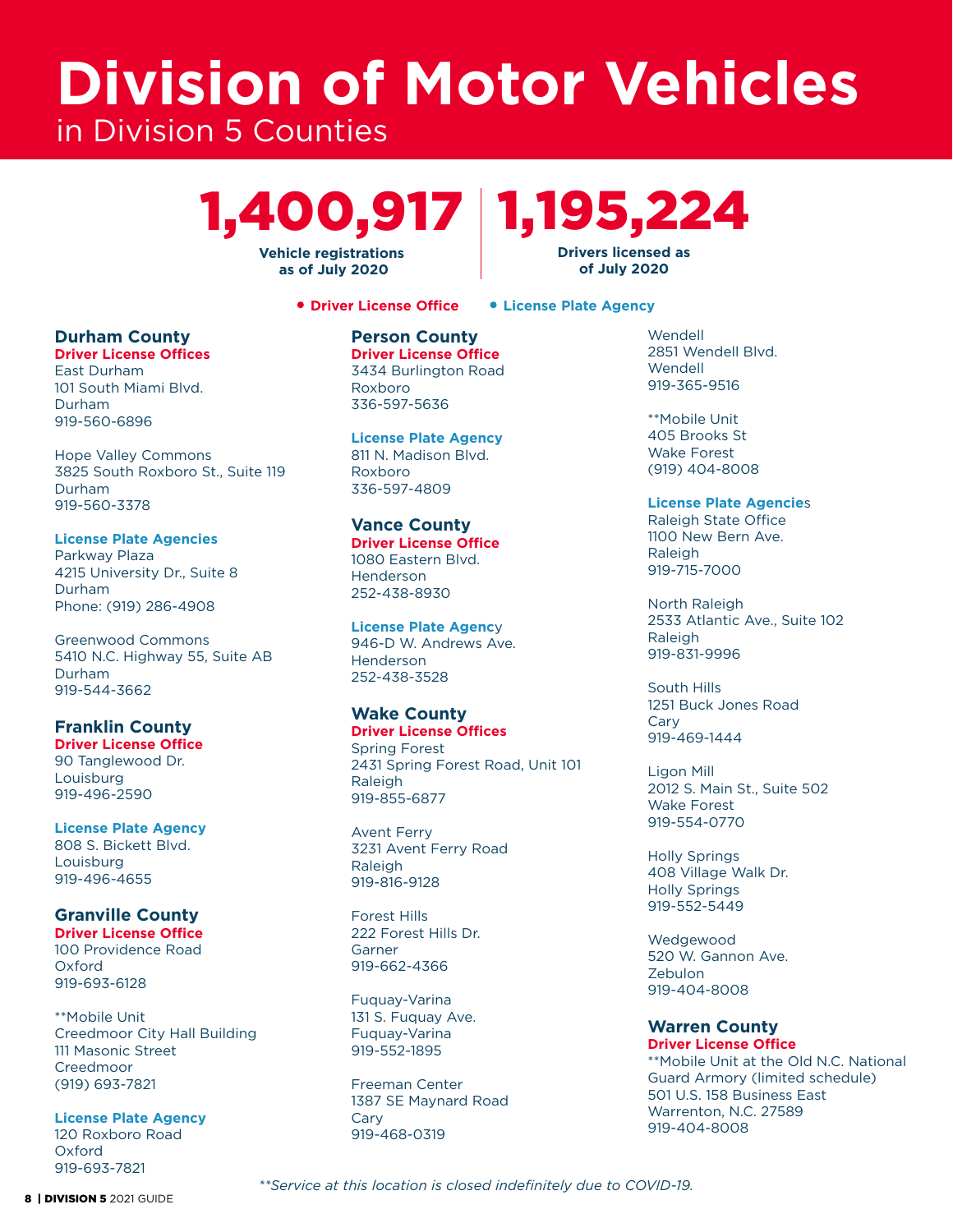# **Local Public Transportation** in Division 5

Local and regional transit systems provide public transportation service for residents of all 100 North Carolina counties. The NCDOT Public Transportation Division manages federal and state public transportation grant programs and supports transit agencies with planning, training and technical assistance.

**Durham County** GoDurham [godurhamtransit.org](http://godurhamtransit.org) | 919-485-RIDE (7433)

**GoTriangle** [gotriangle.org](http://gotriangle.org) | 919-485-RIDE (7433)

**Franklin County** Kerr Area Transportation Authority (KARTS) [kartsnc.com](http://kartsnc.com) | 252-438-2573

**Granville County** Kerr Area Transportation Authority (KARTS) [kartsnc.com](http://kartsnc.com) | 252-438-2573

**Person County** Person Area Transportation System (PATS) [personcounty.net/departments-services/departments-i-z/transportation-pats](http://personcounty.net/departments-services/departments-i-z/transportation-pats) | 336-597-1771

**Vance County** Kerr Area Transportation Authority (KARTS) [kartsnc.com](http://kartsnc.com) | 252-438-2573

**Wake County** GoCary [gocary.org](http://gocary.org) | 919-485-7433

**GoRaleigh** [goraleigh.org](http://goraleigh.org) | 919-485-7433

**GoTriangle** [gotriangle.org](http://gotriangle.org) | 919-485-7433

**Warren County** Kerr Area Transportation Authority (KARTS) [kartsnc.com](http://kartsnc.com) | 252-438-2573

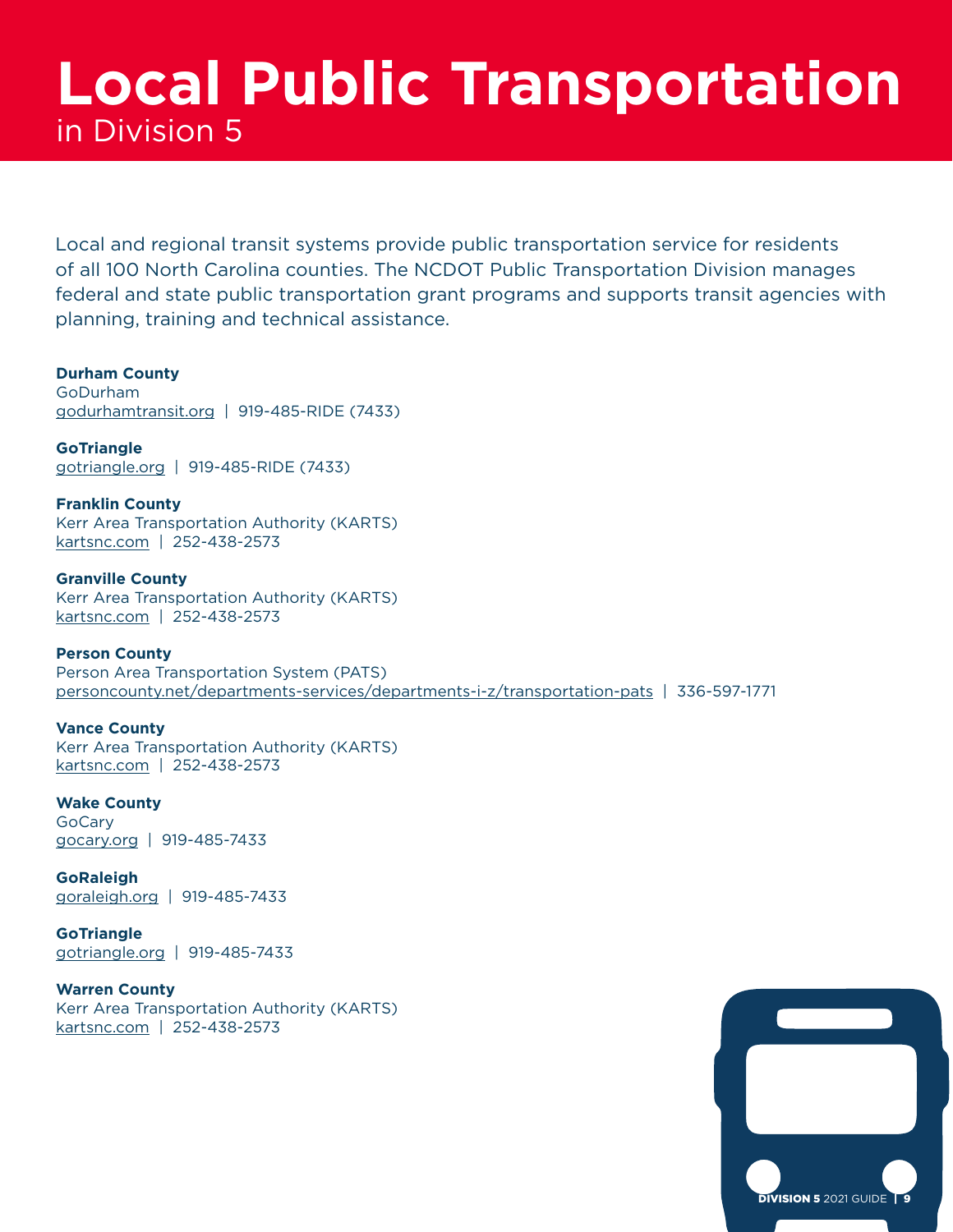# **Rural and Metropolitan Planning Organizations** Division 5

Rural Planning Organizations (RPOs) and Metropolitan Planning Organizations (MPOs) are North Carolina's local transportation planning agencies. They develop transportation projects for their communities and help NCDOT decide which projects will receive public funding.

#### CAPITAL AREA MPO (CAMPO)

**Chris Lukasina, Executive Director** Mailing address: P.O. Box 590 | Raleigh, N.C. 27602 Physical address: 421 Fayetteville Street Mall, Suite 203 | Raleigh, N.C. 27601 [campo-nc.us](http://campo-nc.us) | 919-996-4400 | [chris.lukasina@campo-nc.us](mailto:chris.lukasina@campo-nc.us)

#### DURHAM-CHAPEL HILL-CARRBORO MPO (DCHC)

**Felix Nwoko, Executive Director** 101 City Hall Plaza | Durham, N.C. 27701 [dchcmpo.org](http://dchcmpo.org) | 919-560-4366 | [felix.nwoko@durhamnc.gov](mailto:felix.nwoko@durhamnc.gov)

#### KERR-TAR REGIONAL COUNCIL OF GOVERNMENTS

**Diane Cox, Executive Director** P.O. Box 709 | 1724 Graham Ave. | Henderson, N.C. 27536 [kerrtarcog.org](http://kerrtarcog.org) | 252-436-2040 | [dcox@kerrtarcog.org](mailto:dcox@kerrtarcog.org)

### NCDOT MULTI-MODAL DIVISION CONTACTS

AVIATION DIVISION **Bobby Walston, Director** [bwalston@ncdot.gov](mailto:bwalston@ncdot.gov) | 919-814-0550

FERRY DIVISION **Harold Thomas, Director** [hbthomas@ncdot.gov](mailto:hbthomas@ncdot.gov) | 252-423-5102

INTEGRATED MOBILITY DIVISION *(Bicycle & Pedestrian/Public Transportation)* **Ryan Brumfield, Interim Director** [rmbrumfield@ncdot.gov](mailto:rmbrumfield@ncdot.gov) | 919-707-4674

RAIL DIVISION **Jason Orthner, Director FOR CONSTITUENT INQUIRIES**<br>constituent convices and data any services and data and development of the iorthner@ncdot.gov | 919-707-4700

constituent.services@ncdot.gov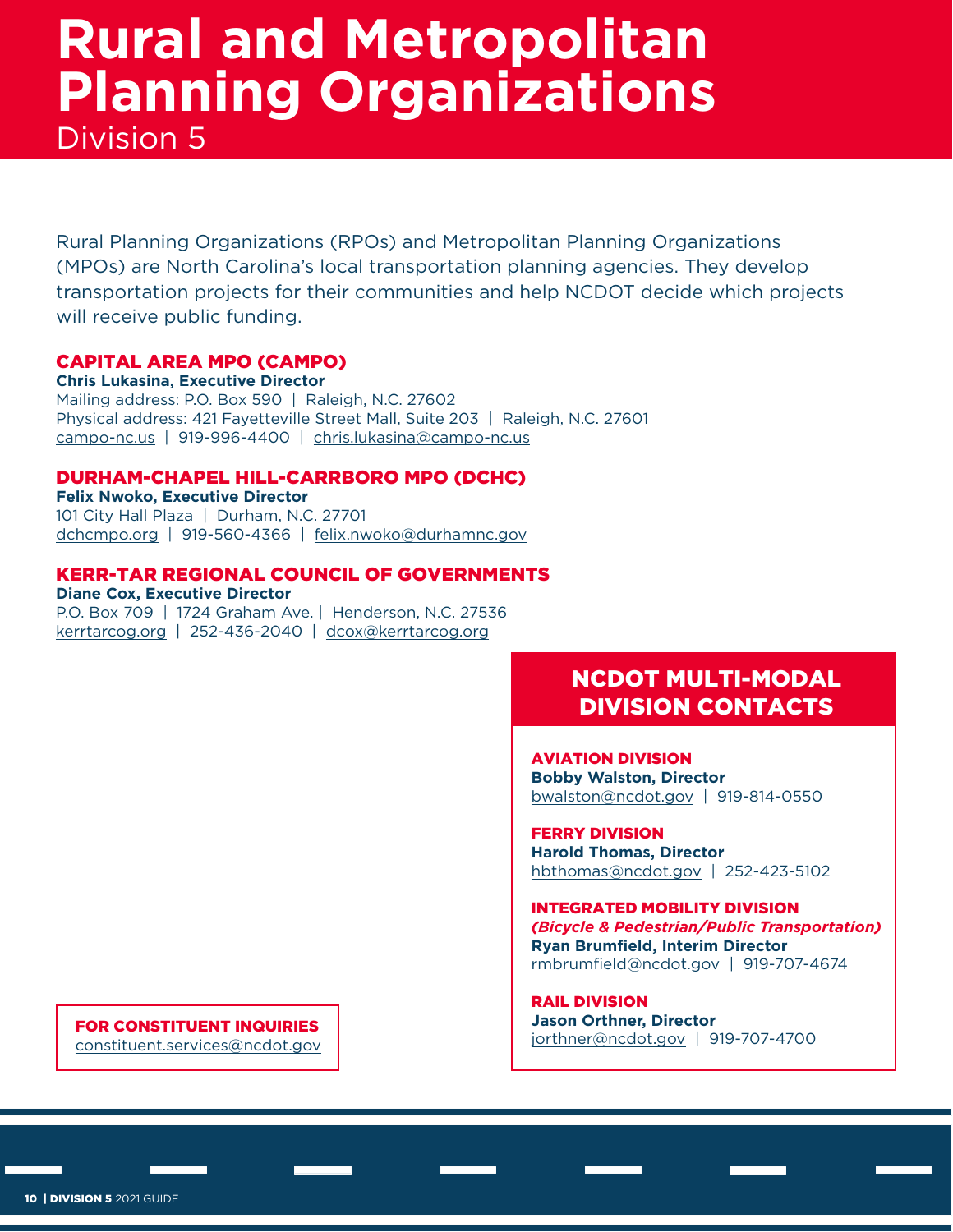# **Headlines** Division 5



### STUDY PROPOSES "FAST" VISION FOR TRIANGLE

NCDOT partnered with the Regional Transportation Alliance and GoTriangle to conduct a study about accelerating a regional network of high-quality transit routes to better connect the Triangle area. The proposed Freeway And Streetbased Transit (FAST) network concept is a scalable approach to transform roadways into multimodal corridors that could provide significant and sustainable advantages for public transit, along with enhanced access and mobility for all modes of travel.

### CAPITAL BOULEVARD PROJECT COMPLETE

The project to replace the Capital Boulevard bridge over Peace Street and the Wade Avenue bridge over Capital Boulevard was completed in 2020. The road was also rehabbed as part of the project, and a 10 foot grass median was added between the two bridges. Artwork is scheduled to be installed on the two bridges by Spring 2021.





### PROGRESS CONTINUES TO COMPLETE 540

Construction is underway on the project to extend Toll N.C. 540 southeast 18 miles from N.C. 55 at Apex and Holly Springs to I-40 near Garner. Scheduled to open by the end of 2023, the Southeast Extension of the Triangle Expressway will ease congestion on area roadways and provide new connections for Raleigh and surrounding southern Wake County communities.